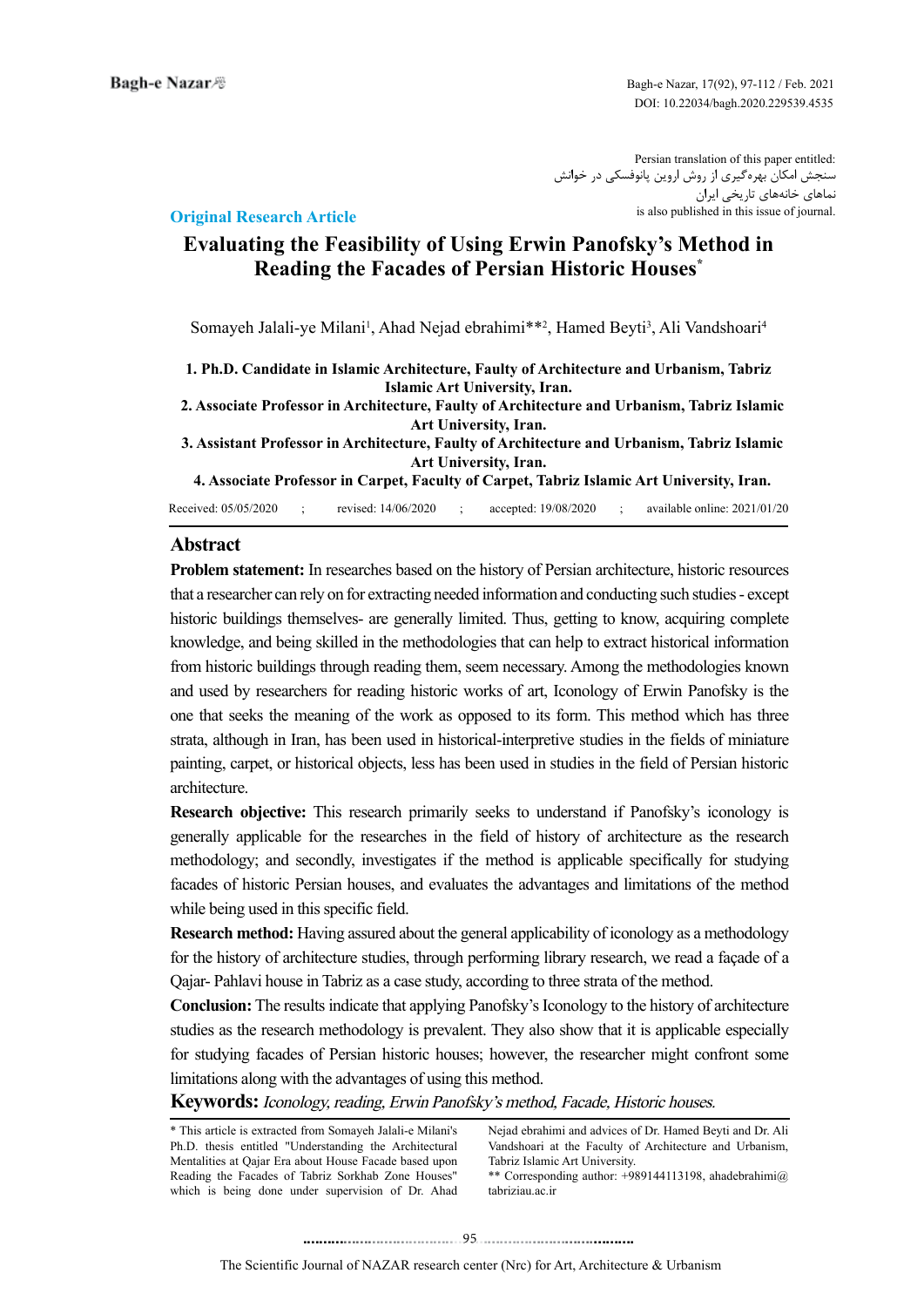### **Introduction**

"Architectural history is like other histories in that it is concerned with understanding and finding explanations for the past. Where it differs is like the evidence available and in the techniques that have been developed to evaluate that evidence" (Conway & Roanisch, 1994, 29). "Buildings themselves provide evidence of their history" (ibid., 39). For historians, they have the status of historical documents that offer information which is like the written explanation of a historical event (Golijani Moghaddam, 2005, 61). However, sometimes understanding this evidence turns to a hard and complicated task (Conway & Roanisch, 1994, 39). Therefore various methodologies are put forward for historians to read such evidence. Adams (2016) introduced six methodologies that can be applied in art and architecture history studies: 1. Formalism and style 2. Iconography 3. Contextual approaches 4. Biography and autobiography 5. Semiotics 6. Psychoanalysis. Each of them can offer the historian a bunch of features and help to various meanings of a work of art get revealed. For instance, formalist approach in art historiography helps that a form be studied relying on particular principles, with no other factors involved, except mere aesthetical factors, while contextual approaches such as Marxist approach follows reading works of art and architecture associated with political and social contexts of them, and studying their interdependence (ibid.). However, in researches accomplished in the field of Persian historic architecture, little diversity can be noticed; and in cases in which approaches other than formalism have been applied, instances can be found, that have used the approach more or less unconsciously and without going through a cohesive and logical process (Nari Ghomi, 2015). Consequently, a question arises, that is, if the reason of these various approaches not being used in a methodical way, is being not applicable in the field of history of architecture, or whether the reason must be sought as a result of neglecting these approaches and ignoring their advantages.

One of the prevalent approaches used for reading works of art for understanding their meanings is

..............................................................................

............................................................

iconology, which has been proposed by Erwin Panofsky as an integrated and systematic methodology in format of three strata. Searching within Persian resources, we can find studies in the field of art history, which have been accomplished relying on this approach; however, on history of architecture, few can be discovered among them. Hence, specifically, this question arises: knowing that definitions on iconology have emphasized its applicability for visual arts (Van Straten, 1994, 12), isn't it applicable as a research methodology for the studies on the history of architecture?

As a part of the evidence on Persian historic architecture, building facades are comprising untold meanings that can be read to provide a better understanding of Persian historic architecture. Therefore this research pursues making sure about the general efficiency of the iconological approach in studies on architecture history, and then investigating the feasibility of applying this methodology to studies on house facades in Persian historic architecture to evaluate its advantages and limitations in this specific field.

It is assumed that facades in Persian historic architecture can be read through applying three strata of Panofsky's method so that their hidden meanings can be perceived; however, the purpose of applying this method is using the general structure of its three strata and it will be fulfilled through simulating their step by step procedure to attain an organized process in such studies.

### **Research questions**

1. Is Erwin Panofsky's iconology as the research methodology applicable in the field of architecture history?

2. Can this methodology be applied specifically for studying and reading facades of Persian historic houses? What are the limitations and advantages of it?

### **Research method**

This research was accomplished through using case study methodology. To fulfill the research objective,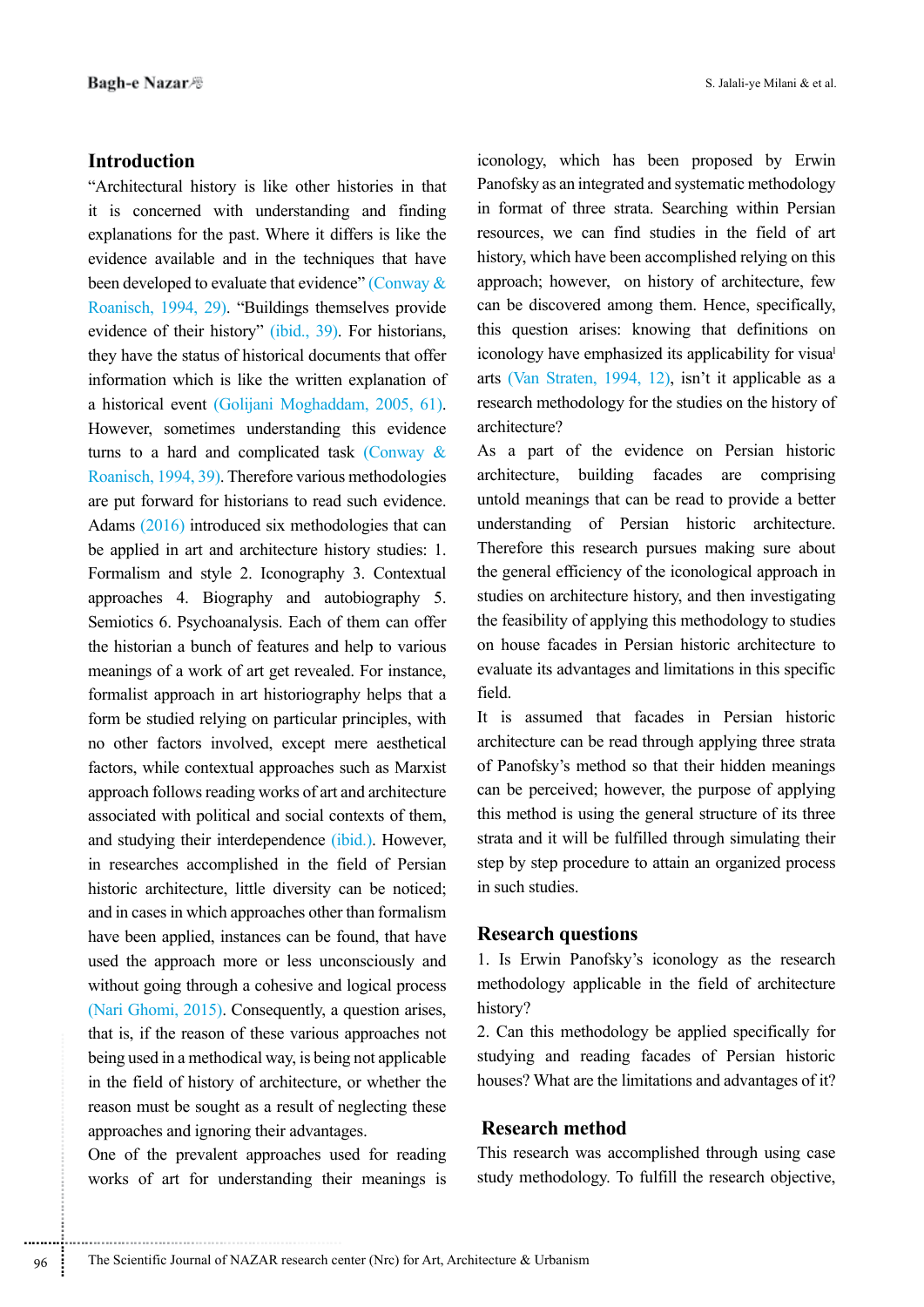after having reviewed Erwin Panofsky's viewpoints as the theoretical framework, at first we investigated the general applicability of his method in studies on history of architecture through performing a library research and reviewing non- Iranian studies associated with this particular field; and then for examining the applicability of iconological approach in studying Persian historic facades, we selected and read a façade of a Qajar-Pahlavi house in Sorkhab zone of Tabriz, according to the triple strata, proposed by Panofsky so that the opportunities and limitations of the approach can be appraised.

#### **Research background**

As already mentioned, among Persian studies conducted in the field of architecture, no study examining the applicability of iconology in this field or applying the method to studying a work of architecture was discovered. However, in other fields associated with art, various cases can be found. For example, Nasri (2012) investigated the method in art history studies, its capacities, and the criticisms brought up for it. Abdi (2012) fully described this methodology and then by applying this, studied some Persian miniature paintings. Also, Namvar Motlagh (2012) considered the method and its analytical background. Moreover, we can mention other studies investigating a work of art such as a miniature painting, texture, or other historic things, by Panofsky's methodology. For instance, Namazalizadeh and Mousavilar (2019) examined a specific miniature on Seljuk pottery with an iconological approach. What's more, Ghani and Mehrabi (2018) analyzed and interpreted a Bakhtiari Pictorial carpet using this method.

#### **Theoretical framework**

### **• An overview of Panofsky's Iconology**

"Iconology is that branch of the history of art which concerns itself with the subject matter or meaning of works of art, as opposed to their form" (Panofsky, 1955, 26). From a general viewpoint, this branch is about studying symbolic and allegorical images and representation

(Namvar Motlagh, 2012). The term Icon2 originates from the Greek language in which it means image. In this way, the term "Iconology" besides "Iconography", signifies a branch of knowledge that pursues explaining images (Nasri, 2012). Beginning researches on this field is ascribed to the studies of Cesare Ripa in the 16th century which was published in a book entitled Iconologia. This book was an encyclopedia containing artistic themes and allegorical indices thatwere collected for the use of artists and art lovers (Abdi, 2012). However, iconology, as a particular methodology for studies on the history of art, was proposed by Aby Warburg and Erwin Panofsky, within the research activities of Warburg school<sup>3</sup>. Warburg school researchers emphasized the necessity of using mythology, literature, and social and political history in the process of analyzing works of art (Nasri, 2012). One of the most leading of these researchers was Erwin Panofsky who established an iconological approach in the history of art studies. According to this method, he proposed three strata for reading works of art and understanding the meaning hidden in them: 1. Pre-iconographical description 2. Iconographical analysis 3. Iconological interpretation.

d to apply their practical experience,<br>for prevention from mistakes being<br>must rely on their knowledge about<br>s applied in the distinct historical<br>her words, how objects and events<br>d- and use a corrective principle,<br>enter ( At the first stratum - pre-iconographical descriptionthe researchers describe the work of art based on its tangible shape and forms, relying on their "practical experience". They can acquire "factual subject matter" through describing the colors, shapes, surfaces, and their special configuration, and attain "expressional subject matter" through describing concepts associated with emotional states such as anger, happiness, etc. that is perceived from the work of art. Panofsky put these two types of meaning in a group called "primary or natural meaning". During the process of perceiving this meaning, although the researchers need to apply their practical experience, in some cases for prevention from mistakes being occurred, they must rely on their knowledge about different styles applied in the distinct historical period – or other words, how objects and events were expressed- and use a corrective principle,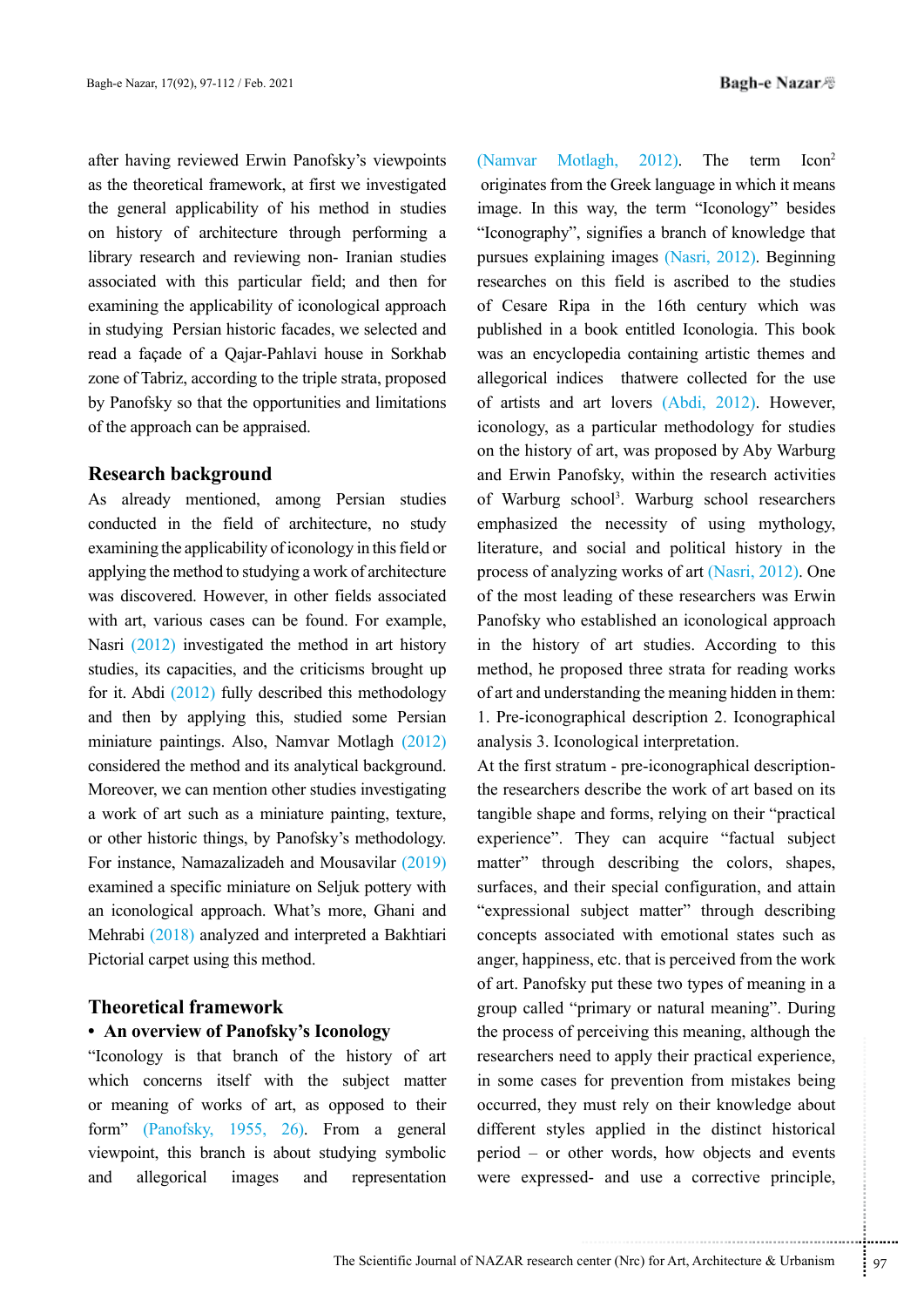which Panofsky titles as " history of style" (Panofsky, 1955, 28- 33).

At the second stratum- iconographical analysis-the the researchers seek hidden meanings in the work of art through understanding semantic conventions in it, and the cultural context in which the work of art has been created.

Through studying symbols and allegories that the artist has been aware of their meanings and used them deliberately in a work of art (Nasri, 2012, 13), the researchers try to achieve the "conventional or secondary meaning" of the work of art. The necessary condition for such analysis is having enough knowledge about symbolic and allegorical concepts that have been transferred through "literary sources or oral tradition". This stratum is "the analysis of systematic associations of the motif and literary content" (Hasenmueller, 1978, 291). For correcting the possible mistakes of this level of reading, Panofsky suggests checking "history of types", which means the researchers should study about the different ways through which specific concepts and themes in literary sources were expressed during varying historical conditions (Panofsky, 1955, 28-35).

At the third stratum -iconological interpretationthe researchers seek a category of hidden meanings associated with national and religious features or philosophical attitudes in a work of art which have been developed during various periods and different social classes, formed the worldview of the artist and reflected on the work of art by him/her unconsciously (Abdi, 2012). Panofsky called this category "intrinsic meaning or content". In this level, the work of art is recognized as a reflection of symbolic values of an era or period, therefore the variations in the style of artistic expression of a subject in different periods are ascribed to the evolutions of basic attitudes of each period (Kippenberg, 1987). Thus for iconological interpretation, the researchers should apply a vast number of documents and evidence-based on other fields of study, and identify major intellectual, ideological, religious, and philosophical structures of the context in which the work of art has been

created. Consequently, the approach applied to this stratum is interdisciplinary (Mokhtarian, 2016). For correcting the possible mistakes in this stratum, Panofsky suggested studying "history of cultural symptoms or symbols"; which means the researcher should gain insight into the ways through which the concepts during different historical contexts have been represented in the shape of cultural symbols and symptoms (Panofsky, 1955, 38); (Table 1).

# **Iconology in studies based on the history of architecture: reviewing the studies accomplished in this field**

Panofsky proposed his method on the history of renaissance and medieval art studies; therefore a question arises, that is, if his method is applicable for the studies on the history of architecture. Having a glance at the list of the books and articles written by Panofsky will resolve such a feeling of uncertainty, as among these books and articles there are items that have taken into account medieval and renaissance architecture. One example is a book section entitled Neoplatonic Movement and Michelangelo which has been published in 1939. In this essay, Panofsky tried to find a relationship between Michelangelo's Neoplatonic viewpoints and his sculptures and architectural works through an iconographical analysis (Panofsky, 2018). Another example of Panofsky's studies on history of architecture is a book entitled Abbot Sugar on the Abbey Church of St. Denis and its Treasures published in 1946. In this book Panofsky considered the influence of Sugar's<sup>4</sup> philosophical and theological viewpoints on the formation of church of St. Denis, and since the beginning of Gothic style was ascribed to the architecture of this church, Panofsky related Sugar's viewpoints with the beginning of Gothic style, attempting to find correspondence between above-mentioned viewpoints and this style (Hosseini Dastjerdi, 2016). It should be mentioned that such approaches toward historiography -ascribing the beginning of an architectural style to viewpoints of a specific person- have been criticized in some ways. For example, Gadamer has considered it an example of the

.............................................................................. 98 The Scientific Journal of NAZAR research center (Nrc) for Art, Architecture & Urbanism

............................................................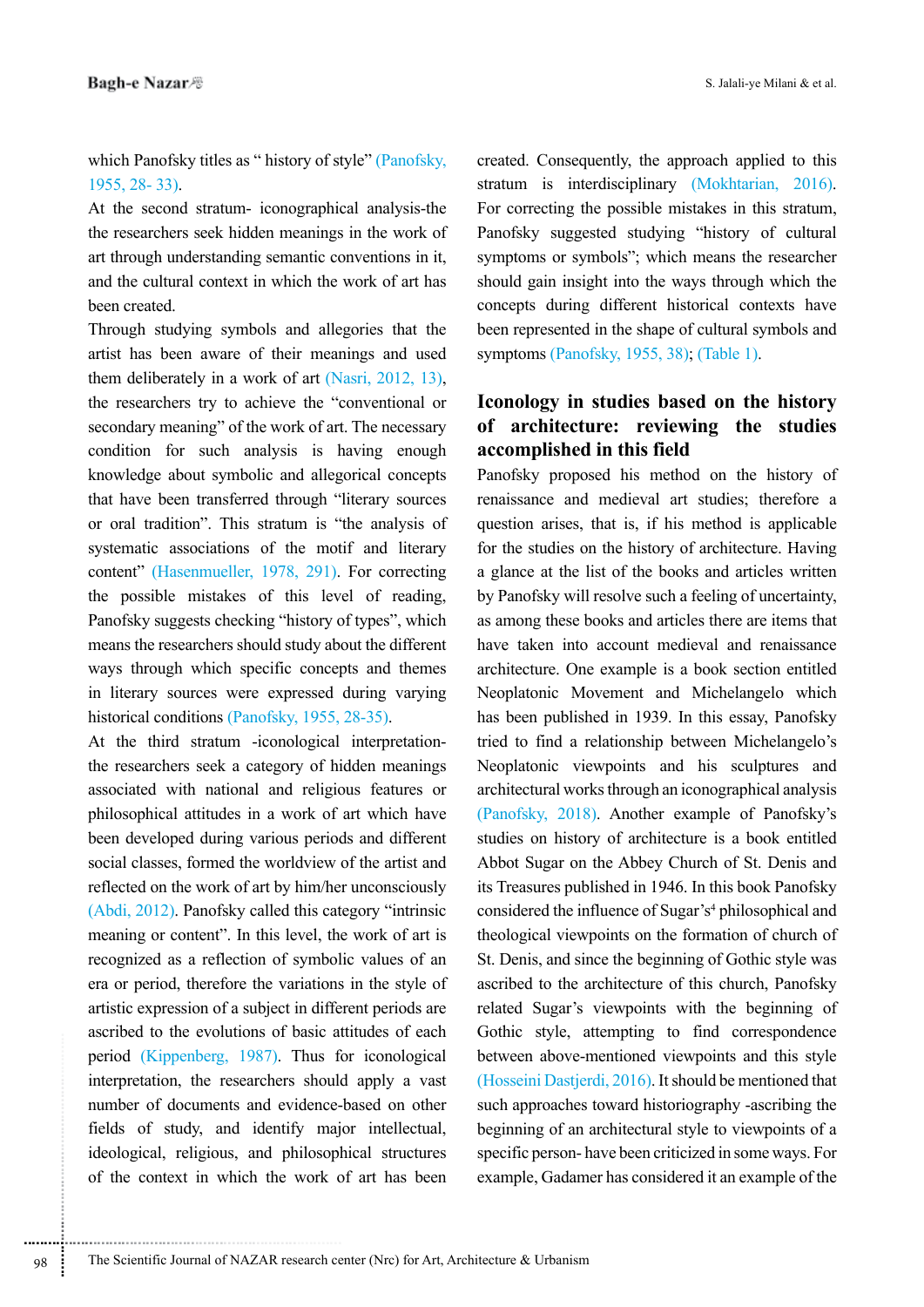| Various Meanings Hidden in a<br>Work of Art | <b>Method of Attaining the</b><br>Meaning | <b>Equipment for Aattaining the</b><br>Meaning                         | <b>Corrective Principles</b>                   |
|---------------------------------------------|-------------------------------------------|------------------------------------------------------------------------|------------------------------------------------|
| Primary or Natural Meaning                  | Pre-Iconographical description            | Applying practical experience                                          | Referring to the history of style              |
| Secondary or Conventional<br>Meaning        | Iconographical analysis                   | Applying knowledge of literary<br>sources                              | Referring to history of types                  |
| Intrinsic Meaning of Content                | Iconological interpretation               | Applying the knowledge to<br>essential tendencies of the<br>human mind | Referring to history of symptoms or<br>symbols |

Table1.Three Strata of Iconological Reading. Source: Panofsky, 1955.

impact of Hegelian heritage on historiography which attempted to discover continuity in history (ibid.). Another noticeable study accomplished by Panofsky in the field of architecture is a book entitled Gothic Architecture and Scholasticism published in 1951. In this book he tried to find evidence for proving a theory which demonstrated a relationship between Gothic style architectural features and Medieval architects' thoughts nourished in scholasticism<sup>5</sup>. As a matter of fact, Panofsky in this book asserted that controlling principles and methods of procedure of scholasticism had been assimilated as mental habits by the architects and expressed by them in buildings. Certain essentials of the concomitant architectural style and structure had provided the visible and tangible equivalents of the philosophical ideas, forms and modes. So Panofsky tried to derive the principals and methods of scholasticism and explained the relationship between these principles and the ones used in the architecture of Gothic iconic buildings (Bober, 1953, 310). For example, he suggested 1. totality 2. arrangement according to a system of homologous parts and parts of parts 3. distinctness and deductive cogency as three requirements of the critical thinking equivalent with 1. sufficient enumeration 2. sufficient articulation and 3. sufficient interrelation in the architecture of Gothic churches (ibid., 311). Such an approach had met some criticisms. For example, Holly (1985, 161- 162) thought that Panofsky- without the slightest selfawareness- had equated worldview of the creator of the work of art with his understanding of philosophical doctrines "to be faithful to (his) theoretical views

(about iconology), he should have been interested primarily in how larger worldviews affect not only (the work of art) but philosophical doctrine as well. Among Panofsky's studies, some cases directly examine the facades of specific buildings. Two Façade Designs by Domenico Beccafumi and the Problem of Mannerism in Architecture is an example of such researches in which Panofsky tried to explain the manifestation of Mannerism in architecture and its reasons through an iconographic study (Panofsky, 1955).

art history studies, years after being<br>the urburg school researchers. Also another<br>d Value of Formal and Iconological<br>Conceptualization of Style Problem<br>should be mentioned, in which the<br>examine the capacities of each of t In addition to Panofsky's researches in history of art, it is said that his viewpoints have been expanded into the architectural studies by Krautheimer. In an article called An Introduction to Iconography of Medieval Architecture published in 1942, Khrautheimerinfluenced by Panofsky and Warburg's viewpointspursued the capabilities and capacities of iconography through presenting a method for studying Medieval works of architecture (Mccurach, 2011). Moreover, another article can be mentioned here, entitled Medieval Architecture and Meaning: The Limits of Iconography written by Crossly and published in 1988, in which the author examined the application and limitations of iconography in studies based on Medieval architecture (Crossley, 1988); a point which represents the prevalence of taking advantage of this method in art history studies, years after being proposed by Warburg school researchers. Also another research entitled Value of Formal and Iconological Approaches for Conceptualization of Style Problem in Architecture should be mentioned, in which the author tried to examine the capacities of each of the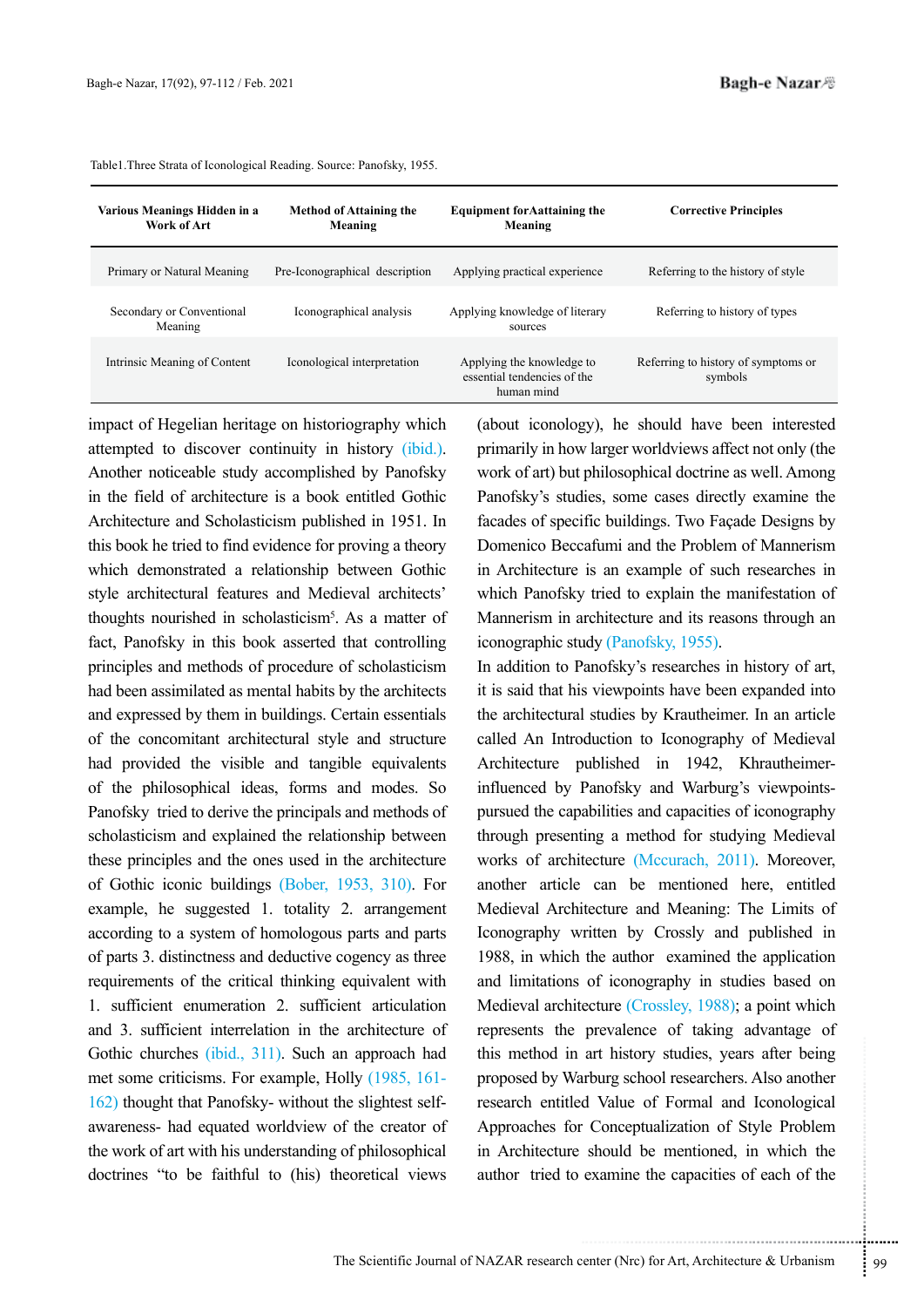two approaches for describing architectural styles (Linda, 2015). Furthermore, taking advantage of this methodology is observable in the field of history of Islamic architecture. For example, Grabar in his book the Art and Architecture of Islam 650-1250 presented a section called "the Iconography of Islamic Architecture". Also in an article entitled the Qubbat al-Khadra and the Iconography of Height in Early Islamic Architecture,Bloom applied an Iconographical approach<sup>6</sup> (Bloom, 1993). A point that should be noticed in researches fulfilled by applying such a methodology, is the fact that, in these researches, usually the word iconography is used instead of iconology. Gombrich -as a researcher of Warburg school- defined the difference between iconography and iconology this way: "Iconology involves the reconstruction of an entire program and therefore encompasses more than a single text. It is contained within a context, which includes a cultural as well as an artistic setting" (Adams, 2016, 44). Panofsky himself termed iconology " iconography in deeper sense" (Nasri, 2012). Based on what discussed so far, it seems that both iconography and iconology have the applicability in history of art researches. While the iconographical studies in architecture generally notice the semantic conventions which architects have applied more or less consciously for the architecture of buildings, iconological studies consider the socio- cultural features of the building context, that is represented unconsciously in a work of architecture, through influencing architect's mindset and worldview. Ultimately despite the criticisms brought up for Panofsky's iconology, this method is still one of the prominent methodologies in the field of art history, which can assist the researcher understand at least some parts of meanings hidden in a work of art, through a lot of emphasis on the significance of deep and comprehensive studies on human texts and documents, and also because of presenting a reliable and secure method for interpretation.

# **Reading facades of Persian historic houses relying on Panofsky's method**

The following is an attempt to examine three levels

of meaning in façade of a Qajar-Pahlavi house, relying on Panofsky's method, through following its proposed strata, step by step. For this purpose, a façade of Sharbat-Oqli House -located in the Sorkhab zone of Tabriz, and built during late Qajar to early Pahlavi period- has been chosen as a case study and has been described, analyzed and interpreted using an iconological approach. The house has belonged to Haj Majid Sharbat-Oqli who was a carpet trader and a guide for pilgrims of House of God in Mecca. It has two facades facing different north and south passages. Each of the facades includes an entrance from the passage into the house. The façade as the case study in this research is the south one relating to the part of the house which -as a long corridor shared with two other neighbors- provides the connection between inside the house and the passage. (Figs.  $1&&2$ )

# **A Pre-Iconographical description of façade in Persian historic architecture:**

As already mentioned, the purpose of the preiconographical description for a work of architecture is to reach its primary or natural meaning by describing its tangible and expressional features, relying on practical experience and history of style (Panofsky, 2018).

So it should be examined which subjects can provide the practical experience required for the preiconographical description of Sharbat-Oqli House façade; how the natural meaning of this façade is achievable and how the history of style can come to help for avoiding mistakes.

In texts relating to theoretical foundations of architecture, some cases describe the elements and principles shaping a façade. These cases can constitute the practical experience of façade architecture and provide a framework for describing it. For example, Tavassoli (1997) has mentioned concepts such as order, unity, composition, visual stability, balance, scale, proportion, and harmony as principles that can be achieved through a proper placing of the elements of façade such as openings. As another example, Mozayeni (1994) proposed expressional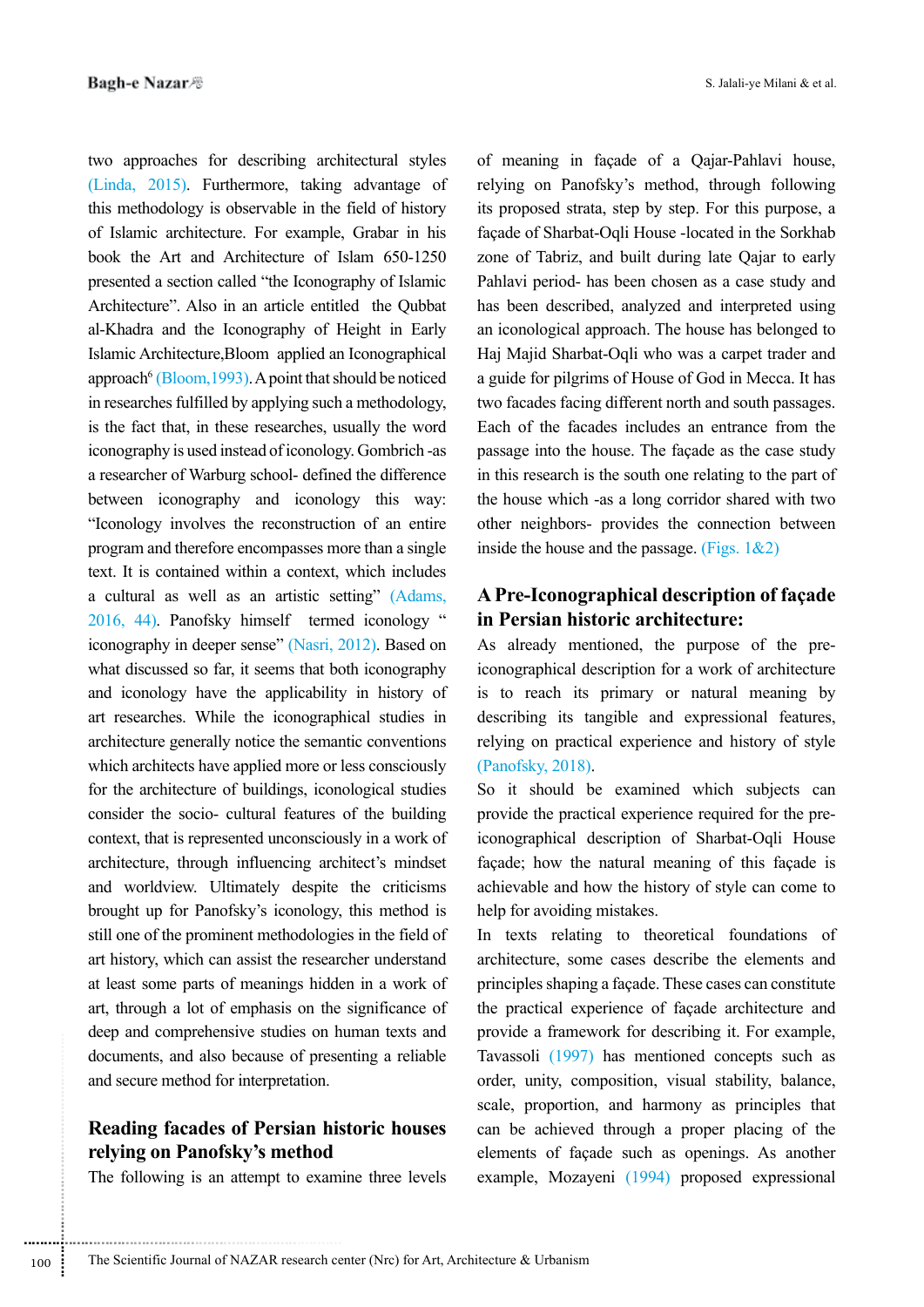

Fig. 1. Plan of Sharbat-Oqli House and the location of the façade as the case study in this article. Source: https://eachto.ir/index.php/miras/ banaha.



Fig. 2. The façade facing toward north passage. Photo: Somayeh Jalali-e Milani, 2016.

criteria for designing a favorable façade such as excitement, diversity, identifiability, memorability, vitality, identity, imaginability, readability, flexibility, simplicity, clarity, the domination of a part of the form, adaptability with the environment, meaningfulness and informativeness. Hence, relying on the knowledge obtained from studying such topics- which shape the practical experience, a history of architecture researcher can have an iconographical description about a specific façade. Then for describing the formal and experimental features of a Persian historic house façade, a framework including the elements and principles of façade architecture can be presented which organizes the practical experience and makes the description more feasible (Table. 2). To clarify the procedure, in the following, a part of preiconographical description of Sharbat- Oqli House façade will be presented:

Facade has a symmetric structure. A wall setback is observable in the middle, which has developed into a brick arch with a slight depth. At the upper part of the arch, there is a plaster molding consisting of herbal and animal shapes and under the molding a door has been placed exactly at the center of the facade. However other plaster moldings are seen on two sides of the arch with the shape of flower vases which provide the balance and symmetry reinforced by moldings with fewer details on lower parts of the facade. The composition of all of these elements leads to the observer's understanding of the middle part as the main entrance of the building, which according to Panofsky can be presumed as a factual meaning of this façade; it is worth mentioning that this entrance is particularly more elaborate in comparison to the north entrance of Sharbat-Oqli House (Fig. 3).

To describe the expressional subject matter of a work of art, Panofsky suggests "the homelike and peaceful atmosphere of an interior" (Panofsky, 1955, 28) as an example that is specifically related to architecture. About facade of the Sharbat-Oqli House, an emphasis on vertical axis is observable due to the middle arch, vertical lines and stretched plaster moldings on two sides, although it has been balanced to some extent by horizontal lines of coping and plinth. This emphasis on vertical axis accompanied by the elaborate plaster ornaments can persuade the observer to describe this facade using expressions such as inviting, delicate and grandiose.

xpressions such as inviting, delicate<br>
is a noticeable point: There are two<br>
at both sides of the façade, covered<br>
texture of gravel (Fig. 4). This part is<br>
ur practical experience is insufficient<br>
under the summary of the However, there is a noticeable point: There are two square surfaces at both sides of the façade, covered with a uniform texture of gravel  $(Fig. 4)$ . This part is a case which our practical experience is insufficient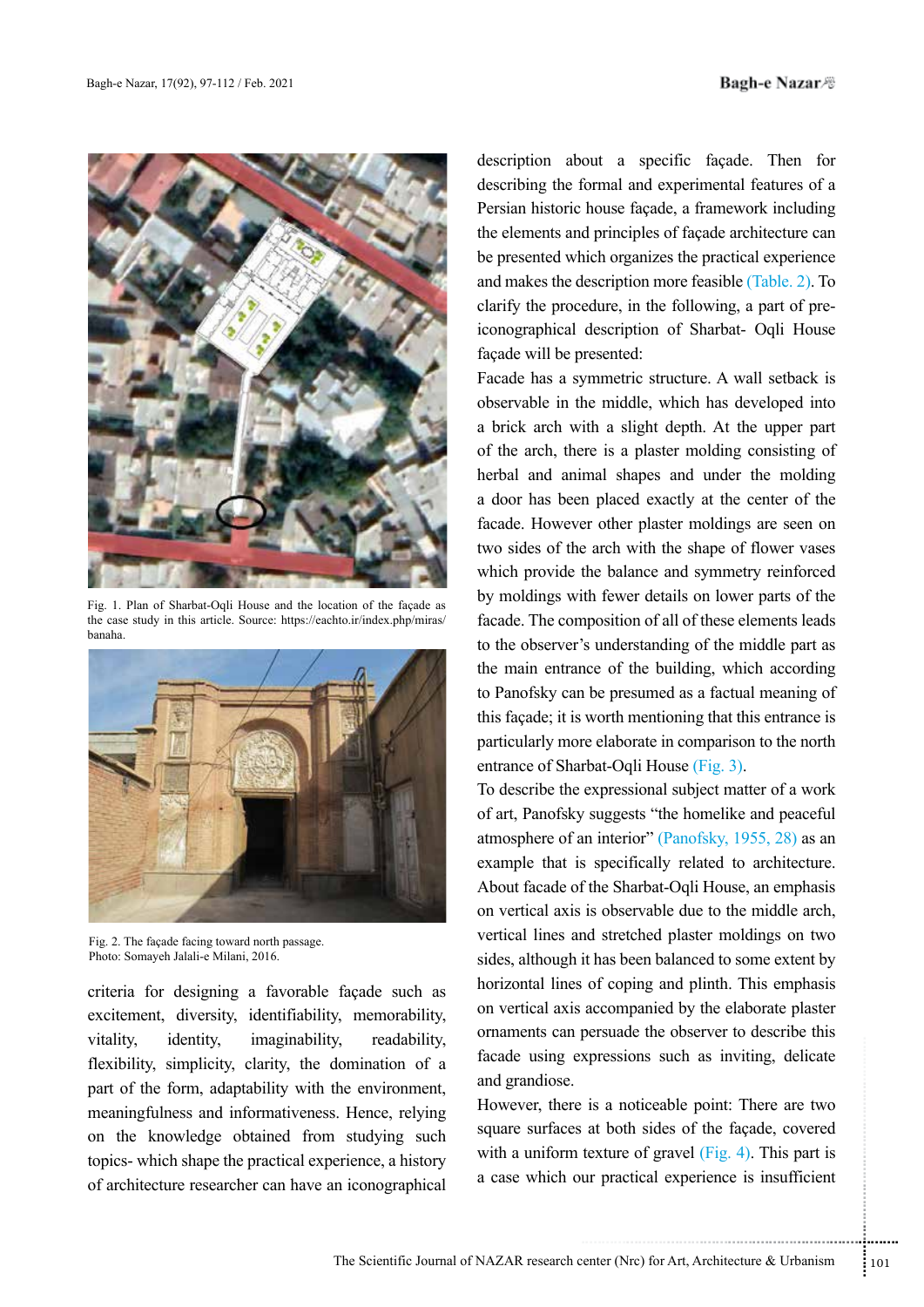Table 2. Facade components in Persian Historic Houses, Which can be Examined for Pre-iconographic Description of a Facade. Source: authors.

| <b>Facade Components</b><br>each component | The items that can be examined within                                                                                                                                 |
|--------------------------------------------|-----------------------------------------------------------------------------------------------------------------------------------------------------------------------|
| Color, Texture and<br>Material             | Examining materials, textures and colors<br>selected for various parts of façade                                                                                      |
| Lines                                      | Examining horizontal and vertical lines on<br>façade such as skyline, ground line, floor<br>separator lines and the lines separating<br>different parts of the facade |
| Surfaces and Layers                        | Examining setbacks, protrusions,<br>and<br>porosities on facade, which constitute various<br>surfaces and layers for a facade                                         |
| Façade Composition                         | Examining the relation between entrances,<br>windows, balconies, and other details of a<br>façade such as ornaments                                                   |
| Ornaments                                  | Examining the patterns applied for ornaments                                                                                                                          |

for understanding the primary meaning. According to Panofsky's method, for this purpose, some evidence related to this specific part- for instance other historic facades, old remaining photos of facades or written historical resources related to façade architectureshould be found. Furthermore, studying history of façade style in Persian architecture can prevent probable mistakes while describing this part of the façade.

## **An Iconographical analysis of house façade in Persian historic architecture**

Panofsky presumes that it is essential for the researcher to be equipped with knowledge of literary sources to fulfill an iconographical analysis on a work of art (architecture). In fact, through relying on knowledge about the literary sources, based on the cultural context of the work of art, the researcher can perceive the conventional meaning hidden in objects. Because within the cultural context, the objects have gained conventional meanings over time, and these meanings have been reflected in literary sources, there is a possibility for these objects or meanings to keep or lose their functionalities in the current era. If their functionalities have been lost, referring to literary sources can make it possible to figure out their meanings. Then for preforming an iconographical analysis on Sharbat-Oqli House façade, sufficient knowledge about its cultural context and conventional

meanings of its elements and details is required. Otherwise, what is presented as the secondary meaning of the façade would be just an analysis based on the researcher's personal impression. Thus, in the following, a part of iconographical analysis of Sharbat-Oqli House façade is presented:

On both sides of entrance door, due to a setback on this part of façade and the extension of the plinths, two platforms have been created with medium depths. Researchers unfamiliar with Persian culture might perceive them just as ordinary platforms. But there is a possibility that they confront the term Pir-Neshin7 inside the texts associated with Persian historic architecture<sup>8</sup>; a term which indicates such platforms used –usually for old people- to sit, for refreshment, contemplation for a better perception of façade, and interaction with other people (Mahdavipour, Jafari & Saadati, 2013).. However, for getting assured about such functionality for the platforms, according to Panofsky's recommendation in the second stratum, referring to Persian literary sources will be useful. After searching inside them, it turns out that no indication of this word can be found. Even in Persian dictionaries or specialized Persian Architecture dictionaries, the word wouldn't be found. Sultanzade (1999, 94) stated that it was prevalent in some areas of Iran to call the platforms "Khajeh-Neshin"9 and Pirnia (2007, 377) named them "Pakhoreh". Nevertheless, no address about the next two words can be found in literary sources either. But inside them, some cases can be noticed which indicate the behavior of sitting at the door of somebody's house, and repetition of these cases reflected in various sources, related to different historical periods, implies the behavior being generalized in Persian culture as an action involving a specific meaning. The following poems are some examples of these cases:

*Chon Bedid ân Shâh-e mâ bar Dar neshaste Bandegân Vân dar az Shekli ke Nomidi Dahad Moshtâq ra*  [When our king saw the slaves sitting at the door In such a way that disappointed the enthusiasts]

(Molavi) ar dar-e arbâb-e bi-morovvat-e donyâ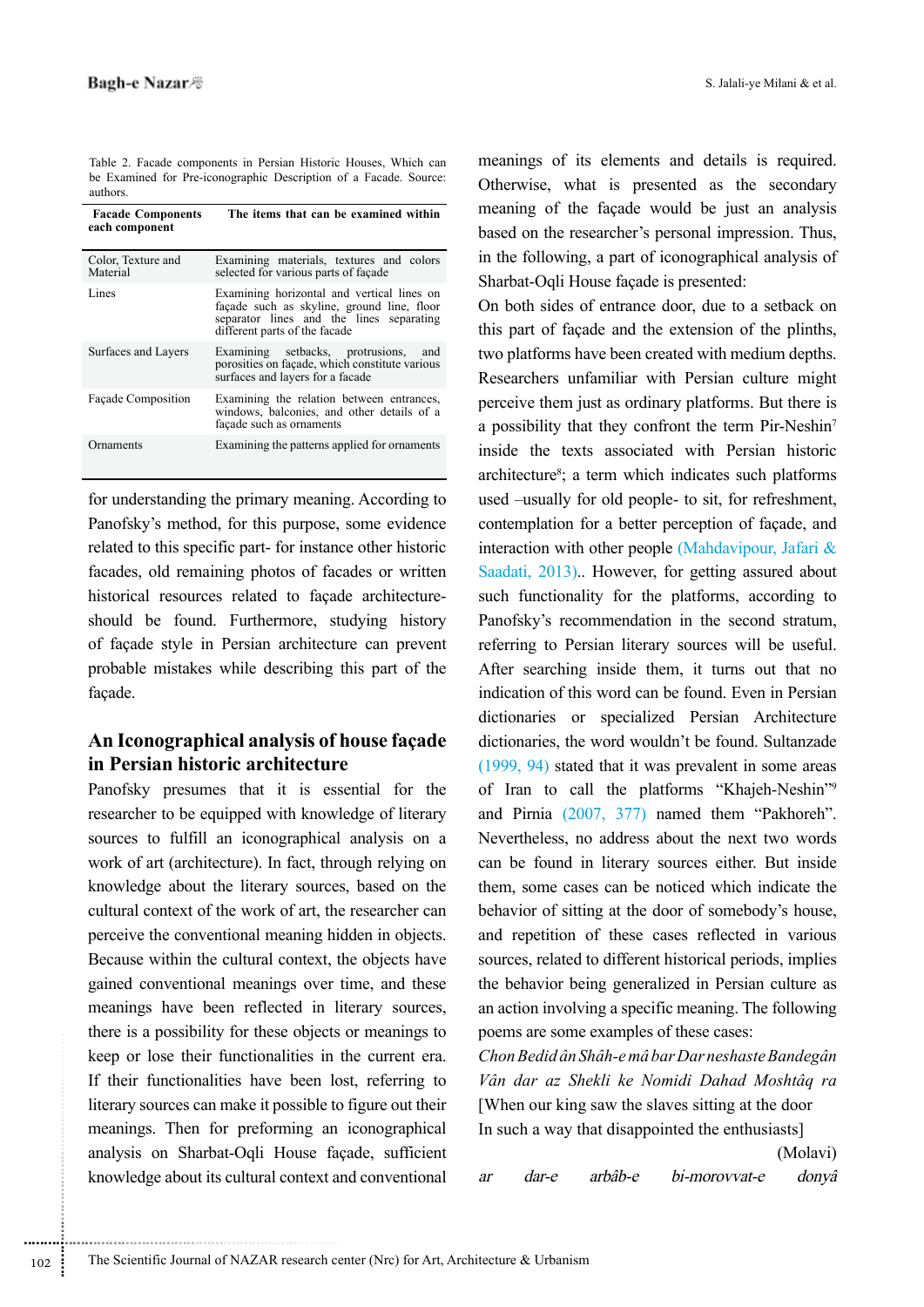

Fig. 3. The main structure of the façade and composition of its various elements to reach unity and visual stability. Source: Authors.



Fig.4. The gravels used on both sides of the façade of Sharbat-Oqli House in Tabriz. Photo: Somayeh Jalali-ye Milani, 2016.

Chand neshini ke khâje key be dar âyad [At the door of the hardhearted masters of the world

How long would you sit hoping the master come at the door]

(Hafez)

Nime-shabân neshaste jân bar dar-e khalvat-e delam. Montazar-e sedâye pâ, mahd-kesh-e khiyâl râ [At midnight, my spirit has sat at the door of the solitude of my heart

Waiting for the foot sound of imagination].

#### (Vahshi-e-Bafghi)

Ey ze qam-e ferâq-e to, jân-e marâ shekâyati Bar dar-e to neshaste-am, montazer-e enâyati [O the one because of whose separation grief, my spirit complains

I'm sitting at the door of your house, waiting for your attention]

### (Araghi)

But another literary text, relating to recent historical periods, which has implied specifically the behavior of sitting at the platforms at both sides of the entrance door, is the following:

He with a piece of bread and cheese in his hand and me with bare hands, each of us sat on one of the entrance door platforms (Mostofi, 2006, 158).

I ask some questions from our servants sitting at the door (ibid., 227).

applied as an ornamental element or<br>
g the formal or spatial composition<br>
Regarding the last type, in European<br>
hitecture of which is completely<br>
European architecture- the platforms<br>
inated that indicate the changes taken After making sure that the platforms at both sides of the entrance doors in Persian historic architecture involve a meaning related to the behavior of sitting, a question arises, that is, if the platforms at both sides of the entrance door in Sharbat-Oqli House have the same meaning. For answering this question, referring to history of types can be useful. In a study about the entrances of Tehran-based Qajar houses (Ramezan Jamaat & Neyestani, 2010) the entrance spaces of these houses have been classified into three types entitled traditional, integrated and European. The traditional entrance spaces include platforms at both sides of the door, functioning as a place for the inhabitants of the house, having short meetings with visitors, or for the passengers waiting or having a short rest. Integrated entrances –which have been designed and constructed under the influence of European architecture- may or may not have the platforms; but in case of having them, the platforms usually lack sufficient surfaces for sitting and seems that they have just been applied as an ornamental element or for maintaining the formal or spatial composition of the façade. Regarding the last type, in European entrances -architecture of which is completely adopted from European architecture- the platforms have been eliminated that indicate the changes taken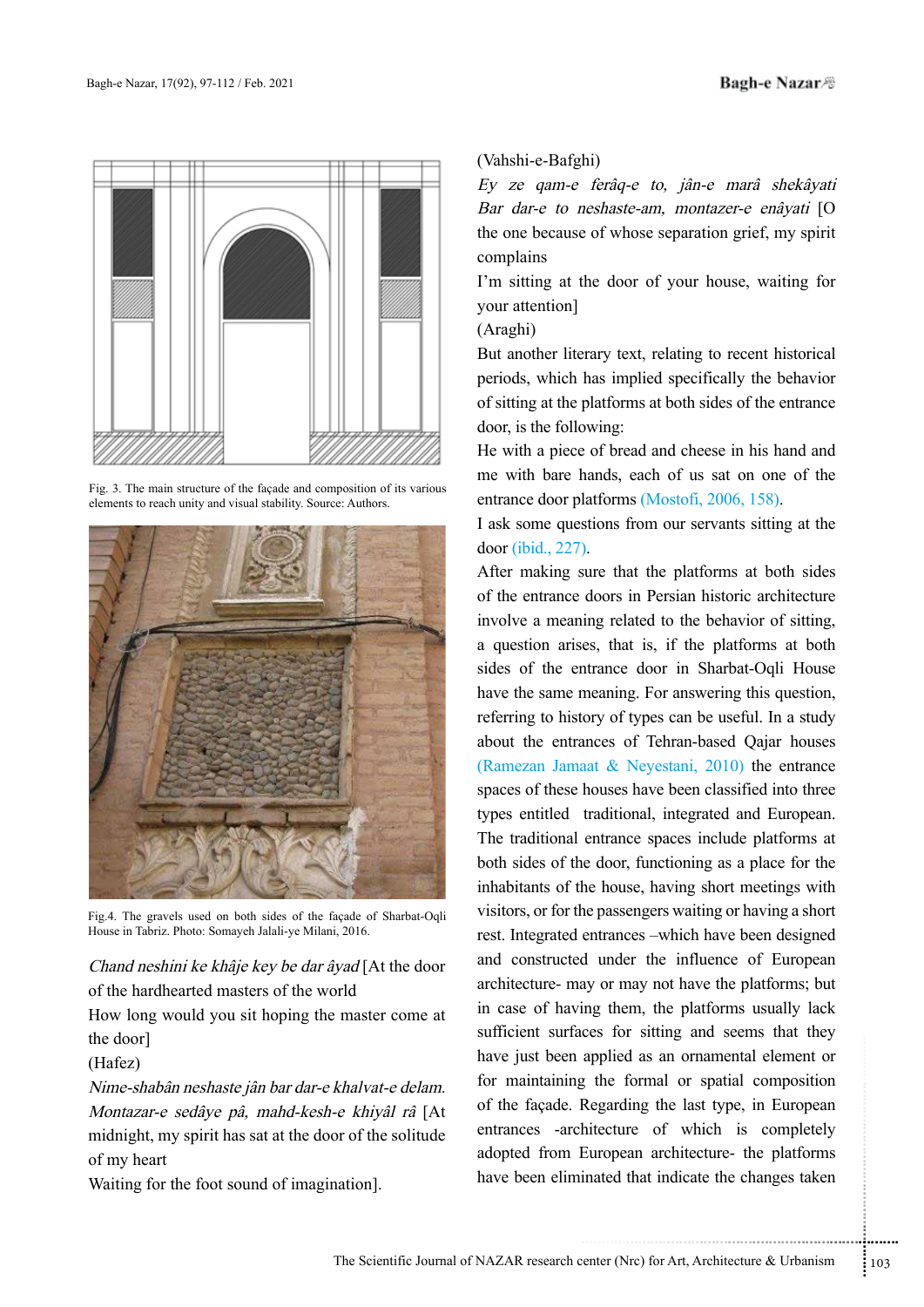place in behavioral and architectural patterns and the influences of new urban pathways. Although the case studies in the mentioned research have been chosen from Tehran, however, since Tehran and Tabriz constitute a single cultural territory, the explained classification can be extended to the entrances of Tabriz houses, as a criterion, so that the entrance part of Sharbat-Oqli House can be considered a traditional case, because its platforms have the sufficient depth for sitting. Therefore, the mentioned platforms can be identified as a part of the façade involving a conventional meaning which represents a collection of mores, habits and actions around the behavior of sitting at the entrance door of the Persian historic houses.

## **An Iconological interpretation of house façade in Persian historic architecture**

During the process of iconological interpretation of a work of art, those objects are noticed that achieving their meanings (intrinsic meaning) requires deep and extensive researches in various fields of study such as mythology, history of culture, social history, etc. Such studies are particularly related to –usually unconscious- beliefs, attitudes, desires, and wishes of the people among whom, the work of art has been created, and looks for discovering the meanings among them. Therefore, a part of the iconological interpretation for the façade of Sharbat-Oqli House can be like the following:

On the portal, above the entrance door, a remarkable plaster molding can be observed (Fig. 5). It seems that the pattern applied for this molding has a meaning beyond the natural subject matter; a notion which is clarified through referring to some sources related to mythology. The pattern consists of three different motifs: a grapevine with two peacocks and two gazelles at both sides of it. In myths of Mithraism, grape is the symbol of blood. In some ancient tales, grapevine is recognized as a symbol of queen and plantain as a symbol of king and their convolution as a symbol of the continuation of monarchy through royal blood (Zabeti Jahromi, 2013, 292). It is stated

..............................................................................

that Iranians perceived grapevine as a symbol of immortality and kingship (Pourkhaleghi Chatroodi, 2002, 116). There was a notion stemmed from pre-Islamic Persian beliefs around the peacock motif, which entailed the idea that peacock has drunk water of life so that it has gotten an eternal life (Shahbazi Shiran, Maroufi Aghdam, Sattar Nejad, Tahmasebi, 2018, 249). In post- Islamic Persian beliefs, a new notion of peacock emerged entailing the idea that it has the role of mediator between Adam and Eve and Satan in heaven, so that was expelled from heaven with them. In Manteq-Ol-Teir<sup>10</sup>, peacock is a symbol of the people who worship heaven and wish to return to it. Moreover, in Divan-e Sanayi<sup>11</sup>, Muhammad the Prophet has been mentioned as the peacock of celestial garden (Khazaie, 2007, 8). On the other hand, in ancient Persian culture, gazelle was a symbol of divine splendor. It is stated in Denkard<sup>12</sup> that royal splendor incarnated itself in gazelle figure and emerged toward Kavous<sup>13</sup> , and as he insisted on his rage, the gazelle escaped quickly. Also according to some old handwritten texts, the fifth body of Bahram<sup>14</sup> was a figure of a gazelle, which could run quickly and nobody could reach it (Gholizadeh, 2012, 37). However, results of reviewing the studies about the meanings of mythical animals and plants and ornamental motifs used in Persian historic art and architecture indicate that the image consisting of an herbal pattern at the center and mythical animals such as peacock, gazelle, lion and mountain goat at both sides of it, has been repeated in various forms during different periods of history including pre-Islamic era to recent periods (Fig. 6). In this repeated image the herbal pattern is called "tree of life" and the animals at both sides are mentioned as the guardians of this tree.

Tree of life is the holiest tree among various nations and tribes. This tree has either grown in heaven or is in the center of the world. It is a symbol of fertility and returning to primary origin, and is recognized as the secret of holly power. The theme of life tree has stemmed from Mesopotamia and Iranians, Byzantines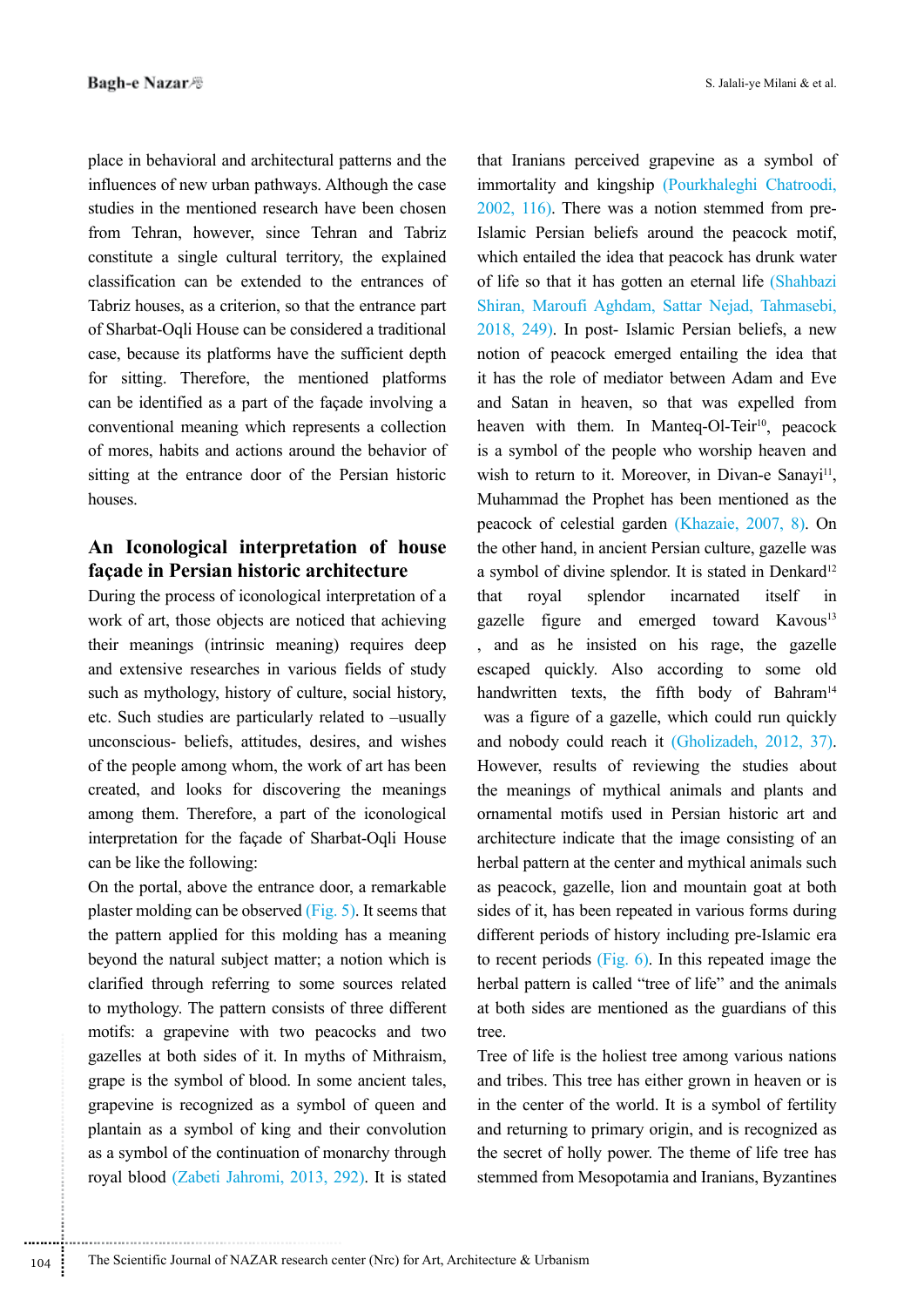

Fig.5.Plaster molding on the Portal of Sharbat-Oqli House in Tabriz. Photo: Somayeh Jalali-ye Milani, 2016.



Fig.6.The motif of tree of life and peacocks on the Ctesiphon relief, Sassanid Era, Metropolitan Museum. Source: Mobini & Shafei, 2016.

and Arabs have taken it to far East (Pourkhaleghi Chatroodi, 2002, 96), In the culture of ancient Persia, snake (dragon) was known as a symbol of the devil which sought to dominate the tree of life, an occurrence that could lead to disasters such a drought. Accordingly, in images involving the tree of life, some guardians are appointed to protect the tree and its fruits, which are usually animals such as mountain

goat, peacock, gazelle, and sometimes legendary and combinatory animals like winged cows, winged lions, etc. (Khazaie, 2007, 9). The concept of the tree of life was modified after the arrival of Islam to Iran, due to some similar concepts in Quran, such as Touba tree and Sedrat-Ol-Montaha; so that it could continue to be present in works of art and architecture. The pattern of a tree accompanied by two peacocks at its both sides has been applied frequently in Persian architectural ornaments, and also in design of other artistic things such as textiles, rugs, dishes, etc. This pattern has been applied on the portal of many of the mosques and religious places (Fig. 7). An explanation presented for this fact is, as peacock is known as a heavenly bird, applying its motif to the portal of mosques can signify offering welcome and guidance for the people entering it (ibid., 11). Also peacock can be perceived as the guardian of religious places in front of evil (Hillenbrand, 2000, 55). During Qajar era, using peacock motif increased. A coin remaining of this era, with a peacock pattern -that the name of Prophet of Islam has been minted on the body of the bird (Pope & Ackerman, 2008)- is a reminder of peacock concept as the symbol of Prophet Muhammad, already mentioned (Fig. 8). Furthermore, Peacock pattern accompanied by tree of life has also been applied in the art and architecture of this era; and the pattern is observable in the architecture of buildings with non-religious functionalities (Fig. 9).

hing to build an earthy paradise inside<br>house and praying to get disasters and<br>it and the people entering inside, and<br>ese people to be blessed- has resorted<br>n pattern on the façade. Furthermore,<br>owner was a well-known and Therefore, after awareness about the meanings of the motifs applied in the plaster molding of the portal of Sharbat-Oqli House, a presumption is considered for the iconological interpretation of whole of this part: It seems that the portal in this façade consists of plaster ornaments which symbolically signify offering welcome and well-wish to passersby. In other words, the architect of the façade or the house owner – implicitly wishing to build an earthy paradise inside the walls of the house and praying to get disasters and evil away from it and the people entering inside, and also praying these people to be blessed- has resorted to creating such pattern on the façade. Furthermore, the fact that the owner was a well-known and wealthy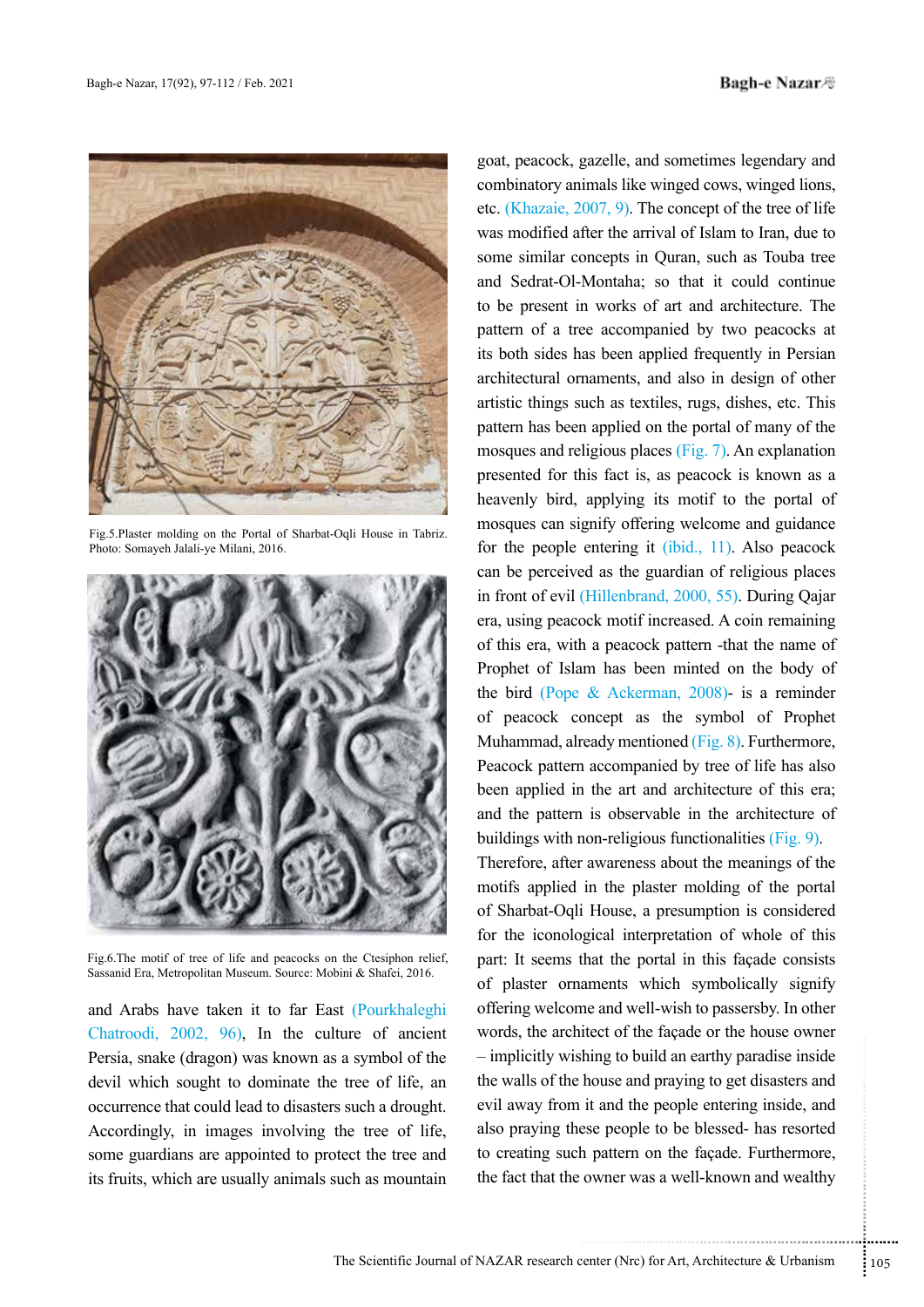person, reinforces the idea that, he tended to wish blessing for the people entering his house, more or less by presenting his social status through this impressive molding on the portal of his house. However, it is possible that selecting the peacock motif had some associations with his job (guiding the pilgrims of House of God); concerning that peacock motif has been used as a symbol of Prophet Muhammad in Qajar era.

Neverthless, there is a problem that confronts such an interpretation: while the image of tree of life and its guardians on the façade of Sharbat-Oqli House has different style features from other cases of this image remained from Safavid or Qajar era (See Fig. 7 & 8) the comparison of the image with the cases belonging to different historical periods, clarifies a similarity in form and style with the cases from pre-Islamic era, specially Sasanid period (Fig. 10). By studying social situation of Qajar and early Pahlavi, the reason of such similarity can be ascribed to the tendencies- generally among affluent classes- toward manifestations of ancient Persia (Haji Alilou, 2005); An issue which can be also traced in the works of art and architecture of this period has been the subject of several researches so far<sup>15</sup>. Therefore, it seems that the pattern of the plaster molding on the portal has been formed within such an intellectual space; a space which has affected –perhaps unconsciously- the attitudes and thoughts of the architect or the owner of the house. The noticeable point is that Panofsky himself perceives the iconological interpretation of works of art, as the process of discovering and interpreting symbolic values existing in them, that often are unknown for their creators themselvesand even can be different from what they intended to express (Panofsky, 1955, 31). Hence it can be suggested that, there is a possibility that the creator of the molding or the owner of the house has selected the pattern -with the content already explained- for the portal, under the unconscious influence of the prevailing intellectual space on society.

Obviously, the iconological interpretation of the molding on the façade of Sharbat-Oqli House is

..............................................................................



Fig.7. The motif of Two peacocks and tree of life, Portal of Imam Mosque in Isfahan, Safavid period. Source: khazaei, 2007.



Fig. 8. Gold coins related to the Qajar period. Source: Pope & Ackerman, 2008, 1487.



Fig. 9. The motif of two peacocks and tree of life, in a part of the façade of Artists House of Isfahan, which was built at late Qajar period as a house. Photo: Somayeh Jalali-ye Milani, 2016.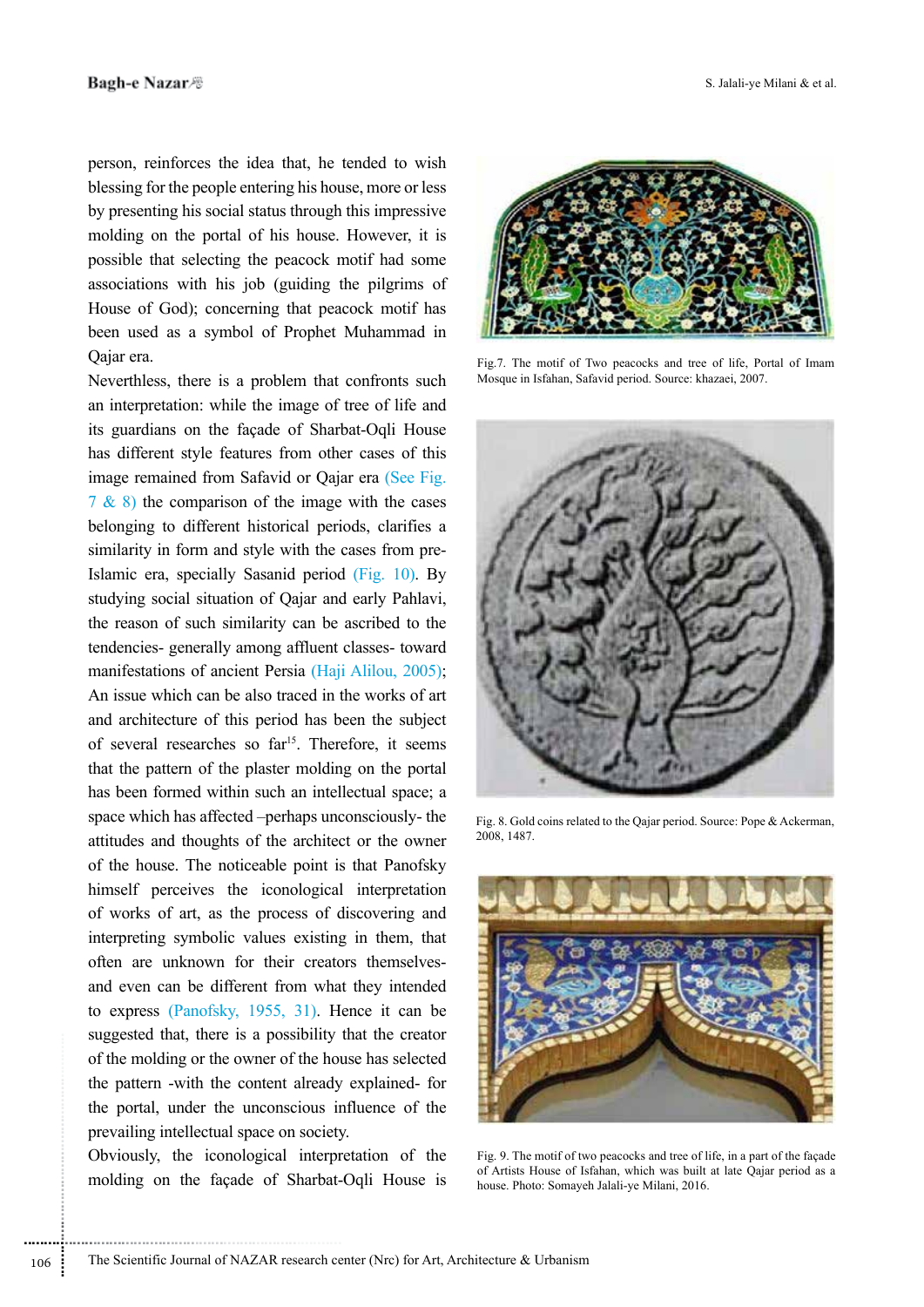not a mere mythological interpretation, but also an interpretation, considering a collection of factors such as social, economic, political or religious factors of the period in which the building has been constructed, or the tendencies of the builder and the owner of the house.

### **Final analysis**

The Table 3 presents a framework for reading the facades of historic houses based on Panofsky's proposed strata. According to this framework, the following points should be noticed:

1. Using an iconological approach in studies about the facades of historic houses provides the researcher an opportunity to get knowledge about conscious or unconscious thoughts, existing in architect's, builder's, owner's or every other involved person's mind, that has had an impact on façade design and construction process. It is obvious that these thoughts have been influenced themselves by architectural



tarkhan, Source: Mobini &Shafei, 2016,56.

taught principles and cultural, social, economic and political features of the period and place that the façade belongs to.

2. Iconology as a method for reading historic facades isn't a method for formal or aesthetical analysis of the façade. Every formal and aesthetical analysis –according to this method- remains at the preiconographic level. The iconographical analysis and iconological interpretation start at the point that the details, elements, and patterns of the façade involving conventional or symbolic meanings are read for their meanings to be understood.

3. It seems that the first and second stratum of this method can be applied for describing, analyzing and understanding the meanings of those parts of the façade that have formal or special features alongside the details involving visual features, while the third stratum can just be applied for the parts that have two-dimensional features and usually are entitled ornaments.

4. Although Panofsky's methodology is applicable for studies on facades of Persian historic houses, it should be noted that the three strata of iconological approach can not necessarily be applied for all of the facades; since there are facades that can't be read after the first level, or their reading process stops on the second strutum and doesn't get to the third one.

18). Consequently, this method for<br>ic facades attaches the façade to texts<br>its semantic independence, and turns<br>issue and a reflection of a place or a<br>ry, so that the façade itself turns into<br>nderstanding the beliefs of an 5. Some critics, for instance, Gademer, presume Panofsky's methodology not as historiography but as adoxography which means describing prevalent attitudes and ideologies of a particular period of history through studying the clues and evidence obtained from that period (Hosseini Dastjerdi, 2016, 154). According to these critiques, during the process of this method, the independence of the work of art is lost and the work is tied to literary sources and different fields of human sciences such as mythology (Nasri, 2012, 18). Consequently, this method for studying historic facades attaches the façade to texts out of it, grabs its semantic independence, and turns it to an inferior issue and a reflection of a place or a period of history, so that the façade itself turns into Fig. 10.A molding with the pattern of a bird on grapevine in Chal-<br>evidence for understanding the beliefs of an epoch.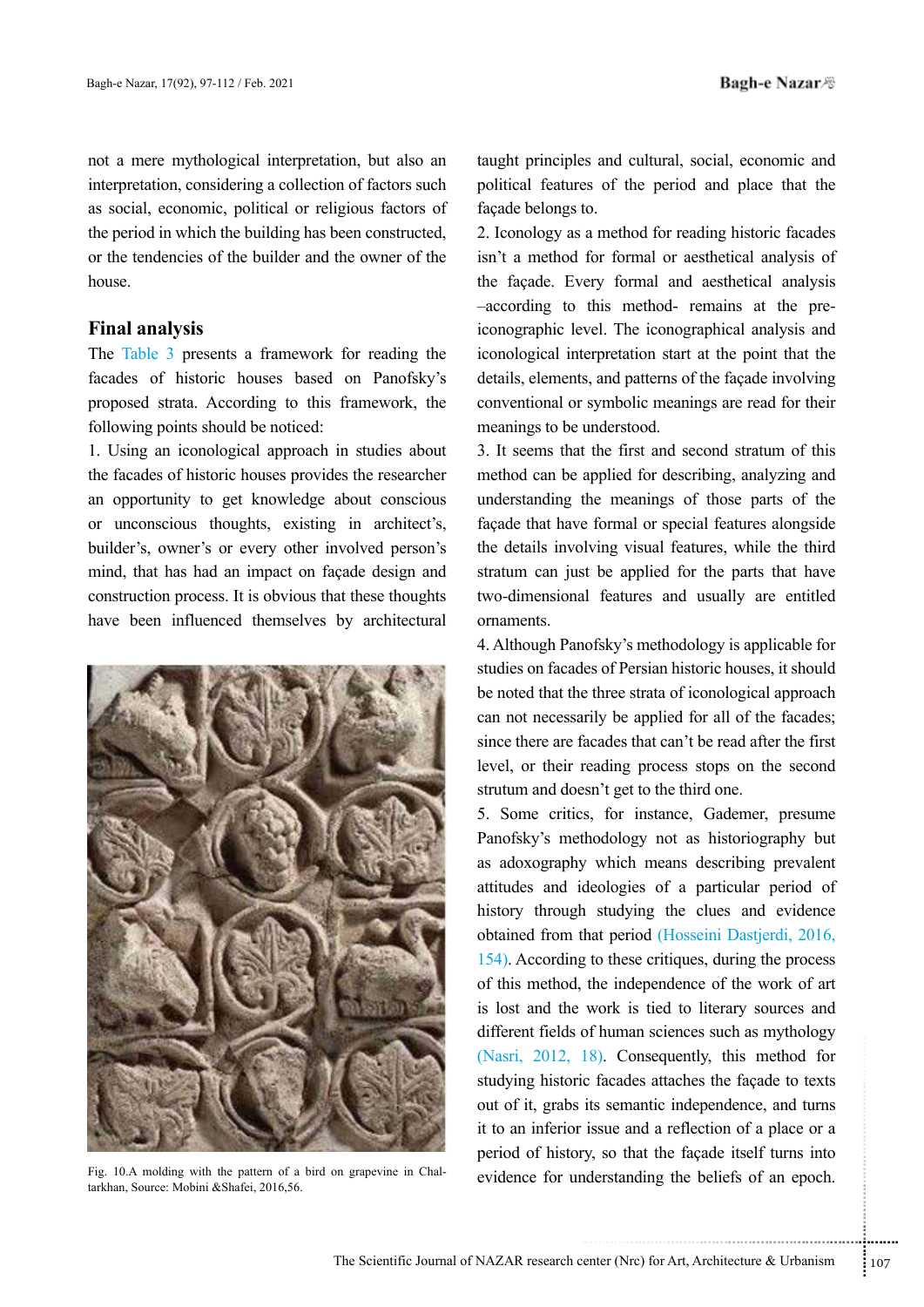|                                                                     | Method of Reaching the Meaning of the Façade in<br><b>Persian Historic Architecture</b>                                                                                                                                                                                                                                                           | <b>Equipment for Reaching the Meaning</b>                                                                                                                                                                   | <b>Corrective Principles</b>                                                                |
|---------------------------------------------------------------------|---------------------------------------------------------------------------------------------------------------------------------------------------------------------------------------------------------------------------------------------------------------------------------------------------------------------------------------------------|-------------------------------------------------------------------------------------------------------------------------------------------------------------------------------------------------------------|---------------------------------------------------------------------------------------------|
| Pre<br><b>Iconographical</b><br><b>Description of</b><br>the Facade | Primary or natural meaning:<br>Factual meaning of the façade: describing formal<br>features of façade, such as colors, textures, materials,<br>lines, forms, ornaments etc. and their interrelations<br>which can be considered as composition principles of<br>façade.<br>Expressional meaning: including the expressional<br>features of facade | Practical experience:<br>Can be obtained through studying the<br>texts including theoretical foundations of<br>architecture                                                                                 | Referring to history<br>of style:<br>Studying façade styles<br>in each historical<br>period |
| <b>Iconographical</b><br><b>Analysis of</b><br>Facade               | Secondary or conventional meanings of the façade:<br>Analyzing the facade shapes, forms and images that<br>have found a conventional meaning within the socio-<br>cultural context of the period that the façade has been<br>built in, while there is a possibility that this meaning<br>is forgotten now.                                        | Using the knowledge of literary sources:<br>To get knowledge about the socio-cultural<br>context of the period in which the façade<br>has been built, and about the conventional<br>concepts of that period | Referring to history of<br>types: studying façade<br>types in each historical<br>period     |
| Iconological<br>Interpretation<br>of Facade                         | Intrinsic meaning or content:<br>Interpretation of the motifs used on a façade, to<br>achieve the prevalent attitudes and thoughts of the<br>period that the façade has been built in, and the<br>builder had unconsciously reflected them on the<br>facade                                                                                       | the knowledge of essential tendencies of the<br>human mind:<br>To get knowledge about the prevalent<br>attitudes, thoughts and tendencies of the<br>period in which the façade has been built in            | Referring to history of<br>symptoms or symbols                                              |

Table 3. A Framework for Reading the Facades of Persian Historic Houses, Applying Panofsky's Iconology. Source: authors.

However, it seems that since works of architecture aren't apart from their socio-cultural context, paying attention to their relationship with this context in studies on history of architecture can lead to a better understanding of their meanings. Moreover, some researchers have mentioned the findings of history of architecture researches, as a branch of knowledge in service of social history (Golijani Moghaddam, 2005).

6. One of the other critiques on Panofsky's method is: In most of the cases the distinction between an iconographical analysis and an iconological interpretation is unrecognizable (Nasri, 2012, 18). In this article, while the image of the molding on the portal is interpreted using an iconological approach, referring to literary sources is inevitable. Furthermore, it is not easy to make sure that the meanings found for the motifs are not conventional. That's why in some sources iconology has been mentioned as iconography in a deeper sense (Abdi, 2012).

7. Panofsky's method including three strata, each of which involving a clear and systematic procedure and correcting principles for reducing the possibility of mistakes in analysis and interpretation, is a suitable method for getting away from prejudgments and prevalent assumptions about various features of façade- particularly house façade- in Persian historic architecture and can help the researcher to avoid the side effects of some discussed topics in this field that their accuracy hasn't been proved, but have turned into an evident and indisputable issue because of being repeated.

#### **Conclusion**

Iconology in art and architecture historiography is a methodology that helps the researcher –through reading the work of art or architecture- to perceive the hidden meanings of it and consequently reach a clearer understanding of these fields of history. Although this method has been applied in the various history of architecture researches, it has been less considered in researches about Persian historic architecture. The limitations that this methodology brings forward while reading works of art and architecture make the researcher cautious about applying it to studying historic works of architecture. Limitations including the fact that the iconological approach is a method for studying images involving symbolic and conventional meanings, while the works of architecture are ultimately three-dimensional phenomena consisting of mass and space. However, as investigated in this research, it seems that because of having a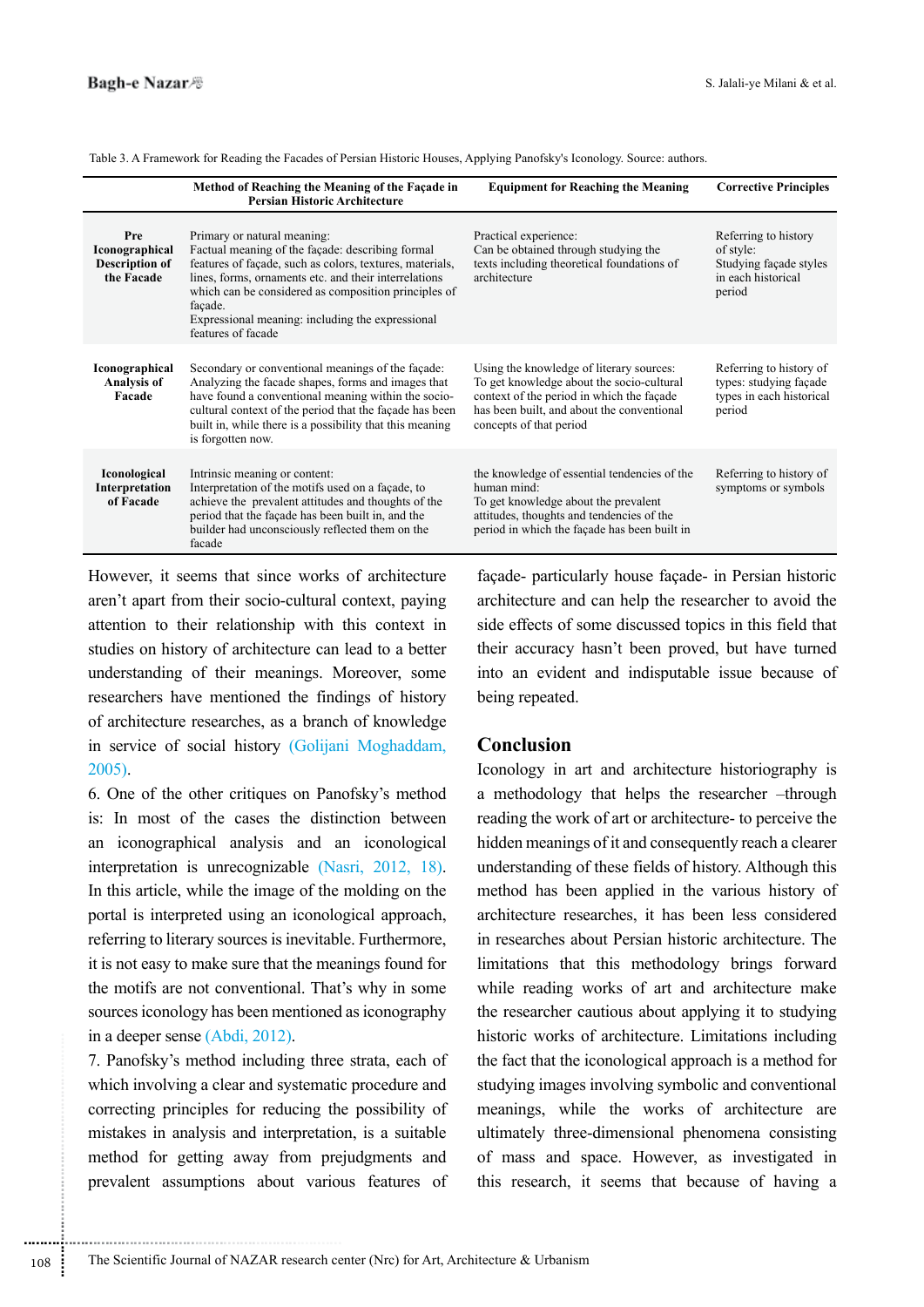systematic and organized structure, Erwin Panofsky's iconology can be useful at least in studying the parts with more visual features such as building façades,

and specifically in studies on facades of Qajar and early Pahlavi houses -that usually involve symbolic meanings- while organizing the procedure of the study helps the researcher for a better understanding of hidden meanings in them and also a better understanding of this field of architecture history.

### **Endenote**

1. The group of arts based on design, which addresses human's vision, and includes painting, sculpture, architecture and arts derived from them. 2. In the Cambridge dictionary (2019), the term icon has been defined as: 1. A small picture or symbol on a computer screen, 2. A very famous person or thing considered as representing a set of beliefs or a way of life, 3. A painting usually on wood, of Jesus Christ or of a person, considered holy. Art and religion researchers ascribe the term to two-dimensional representations of Jesus Christ.

3. In the Cambridge dictionary (2019), the term icon has been defined as: 1. A small picture or symbol on a computer screen, 2. A very famous person or thing considered as representing a set of beliefs or a way of life, 3. A painting usually on wood, of Jesus Christ or of a person, considered holy. Art and religion researchers ascribe the term to two-dimensional representations of Jesus Christ.

4. He was also a French abbot, politician, advisor to the king of France, church reformer and supporter of art (Hosseini Dastjerdi, 2016).

5. A system of critical thinking taught in Medieval universities pervasively 6. Although in these researches Panofsky's method and its three strata haven't been applied precisely, the overall approach used in them is derived from his method.

7. The term Pir means old man or woman, and Neshin means a place for sitting. So the term Pir-Neshin in Persian language means a place that old people can sit on.

8. For example, see: Alialhesabi, M., Gorbani, A. (2015). Reviewing the characteristics of the entrance as an articulation and visual privacy in adjacent public space Case study Laft port. Iran University of Science & Technology, 2 (4) :87-106

9.The term khajeh means a dignitary person

10. A Persian poetry book written by Attar-e Neyshabouri.

11. A Persian poetry book written by Sanayi-e Ghaznavi

12. A Zorostrian textbook.

13. A mythical king of ancient Iran

14. A mythical king of ancient Iran

15. For example, see: Kiyani (2009). Archaism Impacts on the Architecture of Pahlavi the First Era

### **Reference list**

• Abdi, N. (2012). *Daramadi bar aykonolozhi: nazariye va karbord* [Introduction to Iconology: Theory and Application]. Tehran: Dayerey-e sefid

• Adams, L. S. (2016). *The methodologies of art : an introduction*  (A. Masoomi, Trans.). Tehran: Nazar Publication.

• Bloom, J. M. (1993). The "Qubbat al-Khaḍrā'" and the Iconography of Height in Early Islamic Architecture. *Ars Orientalis*, (23), 135-141.

• Bober, H. (1953). Gothic Architecture and Scholasticism by Erwin Panofsky. *the Art Bulletin*, 35(4), 310-312.

• Cambridge Dictionary. (2019). *Icon*, Retrieved from https:// dictionary.cambridge.org/dictionary/english/icon: 2019/15/11.

• Conway, H. & Roanisch, R. (1994). *What Is Architectural History. In Understanding Architecture*. London: Routledge.

• Crossley, P. (1988). Mediaeval Architecture and Meaning: The Limits of Iconography. *Burlington* , 130(1019), 116-121.

• Ghani, A. & Mahrabi, F. (2018). An Iconological Study of the Bakhtiari Pictorial Carpet by Panofsky's Methodology. *Journal of Iranian Handicrafts*, 1(2), 95-111.

• Golijani Moghaddam, N. (2005). *Historology of the architecture of Iran.* Tehran: Tehran University Publishing and Printing Institute

• Gholizadeh, Kh. (2012). *Mythological encyclopedia of Animals*. Tehran: Publishing House of the Parseh Book.

• Haji Alilou, S. (2005). Barresi-e Asarpaziri va Mavared-e Olgubardari az Iran-e Pish az Islam dar Asr-e Qajar ba Tekye bar Naqsh Barjaste-ha-ye Qajari [Investigating the Impressionability and Modeling from pre-Islamic Iran in Qajar Era relying on Qajar Reliefs]. *Name-ye Ensanshenasi*, (8), 30-59.

• Holly, M.A. (1985). *Ponofsky and the foundations of art history.* New York: Cornell University Press.

• Hillenbrand, R. (2000). *Islamic architecture: form, function, and meaning* (I. Etesam, Trans.). Tehran: Sherkat-e Pardazesh va Barnamerizi-ye Shahri [Urban Processing and Planning. Co].

• Hosseini Dastjerdi, S. M. (2016). Criticism of Panofsky's Viewpoint and Method in "Abbot Suger on the Abbey Church of St Denis".*Theology of Art*, 2016(6), 147-162.

• Hasenmueller, Ch. (1978). Panofsky, Iconography and Semiotics. *Aesthetics and Art Criticism*, 36(3), 153-188.

• Kiyani, M. (2009). Tasirat-e Bastangarai bar Memari-e Doreye Avval-e Pahlavi [Archaism Impacts on the Architecture of Pahlavi the First Era]. *Tarikh-e Moaser-e Iran*, (32), 45-70 .

• Khazaie, M. (2007). Naqshe-e Namadin-e Tavous dar Honarha-ye Tazyini-e Iran. [The Symbolic Role of Peacock in Persian Decorative Arts]. *Ketab-e mah-e honar* (111&112), 6-12.

• Kippenberg, H. G. (1987). *Iconography as Visible Religion*. In M. Eliade (Ed.), The encyclopedia for Religion. New York: Marmillan Publishing company.

• Linda, S. (2015). Value of the Formal and Iconological Approaches for Conceptualization of Style Problem in Architecture. *Architectural Studies*, 1(1), 23-28.

• Mahdavipour, H., Jafari, R. & Saadati, S. P. (2013). The Role of "Jelo khan" in Residential Vernacular Architecture of Iran. *Housing ans Rural Environment,* 32(142), 3-18.

........... .......... ........ ....... ...... ........... ........ ....... ..................................................................... • Mccurach, C. C. (2011). Renovatio Reconsidered: Richard Krautheimer and the Iconography of Architecture. *Gesta*, (50), 41-69.

• Mokhtarian, B. (2016). Nazariye va ravesh dar tahlil va